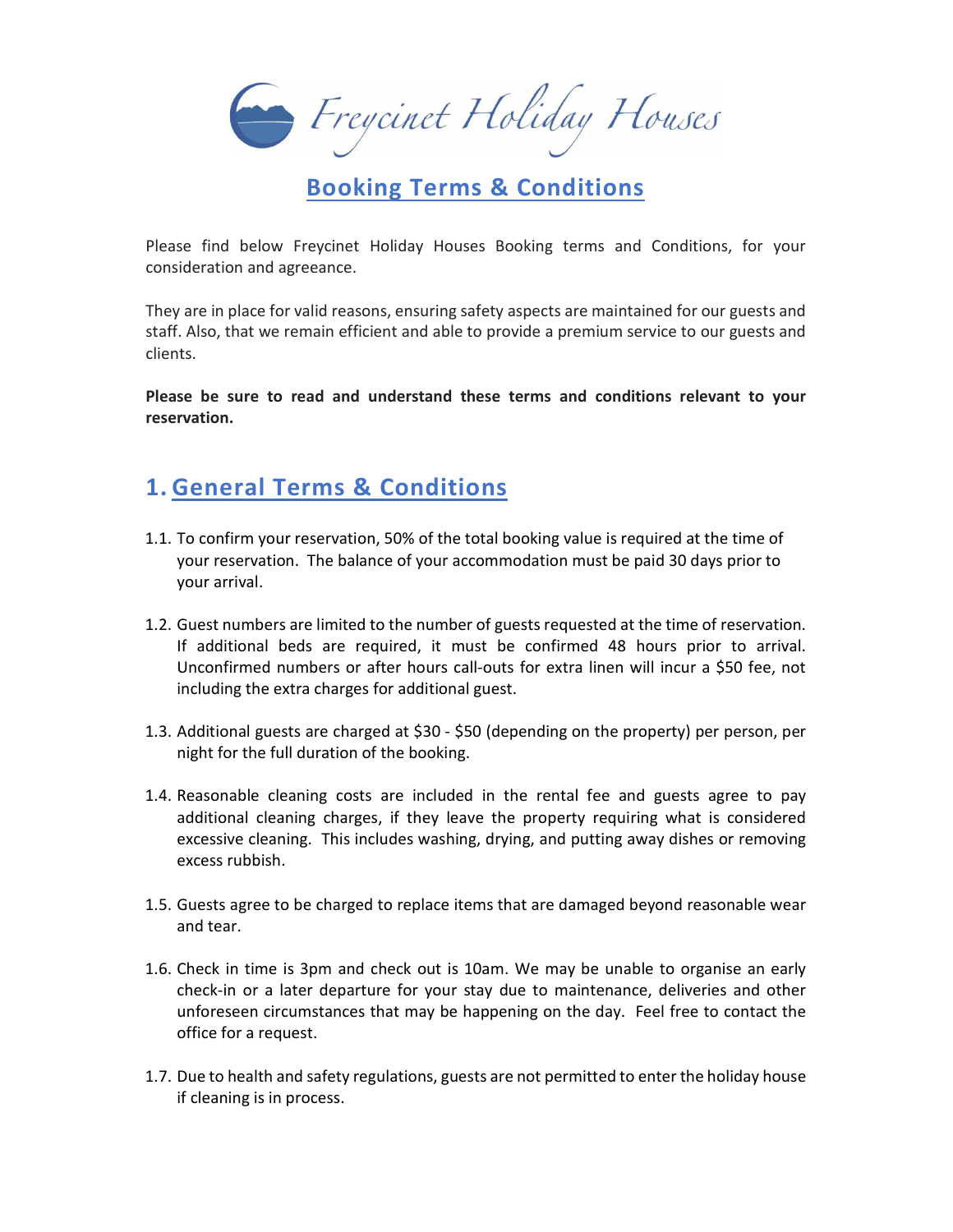- 1.8. The holiday houses are self-contained and are not a serviced accommodation venue.
- 1.9. Stock items are supplied (such as toilet paper, tea & coffee etc) initially free of charge and for your convenience, however replenishment during your stay is the responsibility of the guest.
- 1.10. Due to health and safety and to avoid damage, please do not move or rearrange furniture at the holiday house. Extra charges for labour and/ or damages may apply.

# 2. Cancellation Policy for Direct bookings only

If you have booked directly with Freycinet Holiday Houses, please see below the cancellation policy related to your travel. If you have booked through a travel agent, or an online travel agent such as HomeAway, Airbnb, Booking.com or Expedia or other. You will need to refer to the cancellation policies on your reservation as their terms and conditions will apply.

- 2.1. Cancellation of a booking greater than 30 days prior to the date of your arrival, will be free of charge, minus a \$50 administration fee.
- 2.2. Cancellation of a booking within 30 days of the date of your arrival, or a 'no-show' will incur 100% of the total booking. No refund will be given.
- 2.3. No refund will be given if you cancel any part of your reservation during your stay or if you leave prior to your departure date.
- 2.4. We recommend purchasing travel insurance to ensure you can be compensated in case of an unforeseen circumstance where you may need to cancel your reservation.

#### 3. COVID-19 Impact on Your Booking  $\overline{a}$

- 3.1. In the current climate, COVID-19 related cancellations due to travel restrictions are no longer considered to be unforeseen extenuating circumstances, as all guests are aware they are making a reservation during a pandemic. Reservations made after 14 March 2020 which are cancelled because of COVID-19 are not considered an extenuating circumstance.
- 3.2. COVID-19 related events not considered an extenuating circumstance include transportation disruptions and cancellations; travel advisories and restrictions; health advisories and quarantines; changes to applicable law; and other government mandates—like evacuation orders, border closures, prohibitions on short-term rentals and shelter-in-place requirements. The cancellation policy will apply as usual.
- 3.3. Therefore, we are unable to provide you with a monetary refund, if your reservation is impacted by any COVID-19 related event.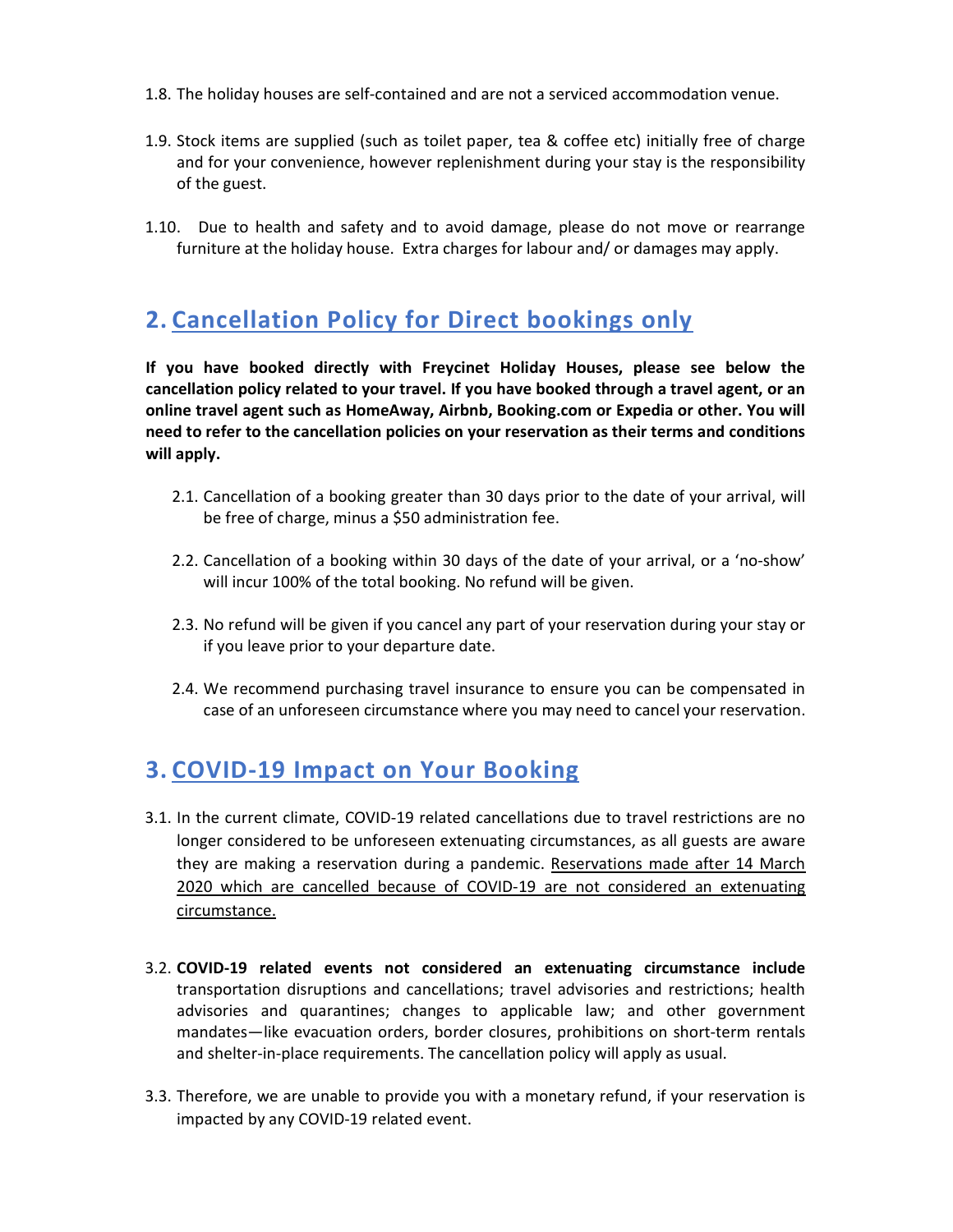- 3.4. However, and note withstanding the above in the event of government mandates regarding border restrictions or lockdowns, we will make an exception for your disrupted trip by offering you a non-refundable credit note with an expiry date of three (3) years from the date of issue, to be used at a future date subject to availability and at the house you have originally booked.
	- 3.4.1 This non-refundable credit note is subject to house availability, seasonal rates, and minimum nights applicable on the new chosen dates and these conditions must be abided by.
	- 3.4.2 If the house you have originally booked is taken out of the market as a holiday house, you would be required to choose another property within our portfolio to redeem this non-refundable credit note.
- 3.5 We will require paperwork to assess your eligibility; if this requirement has not been complied with, we will not be able to provide you with the non-refundable credit note and the standard cancellation fee will apply.
- 3.6 The non-refundable credit note will be for the monetary value that we have charged your credit card or have received from the external agent that you used to acquire the booking, as the case may be.
- 3.7 Please note that regarding Airbnb and Expedia bookings only, the amount of the nonrefundable credit note will have the commission rate charged to us by these agents deducted, and any other fee we are charged, and excludes the service fee you have paid directly to these agents.
- 3.8 The non-refundable credit note will be processed once we receive confirmation from the agent on the amount to be disbursed to Freycinet Holiday Houses. It is subject to the funds being receipted from the agent.
- 3.9 If, for any reason, the agent fails to disburse the funds to Freycinet Holiday Houses, the credit note will become automatically void.

### 4. Failure of services or Equipment/Appliances

- 4.1. We make every effort to ensure the property is ready for you to enjoy your stay.
- 4.2. If a third-party issue is experienced e.g. power or water disruptions or an issue with the WiFi server/provider, please report this to our office asap. Please note we are not liable for this kind of third-party disruptions.
- 4.3. When an issue lies in facilities such as electrical equipment, again we do require this to be reported immediately for us to arrange the item to fixed. Please note unreported issues do not warrant a refund after a guest's departure.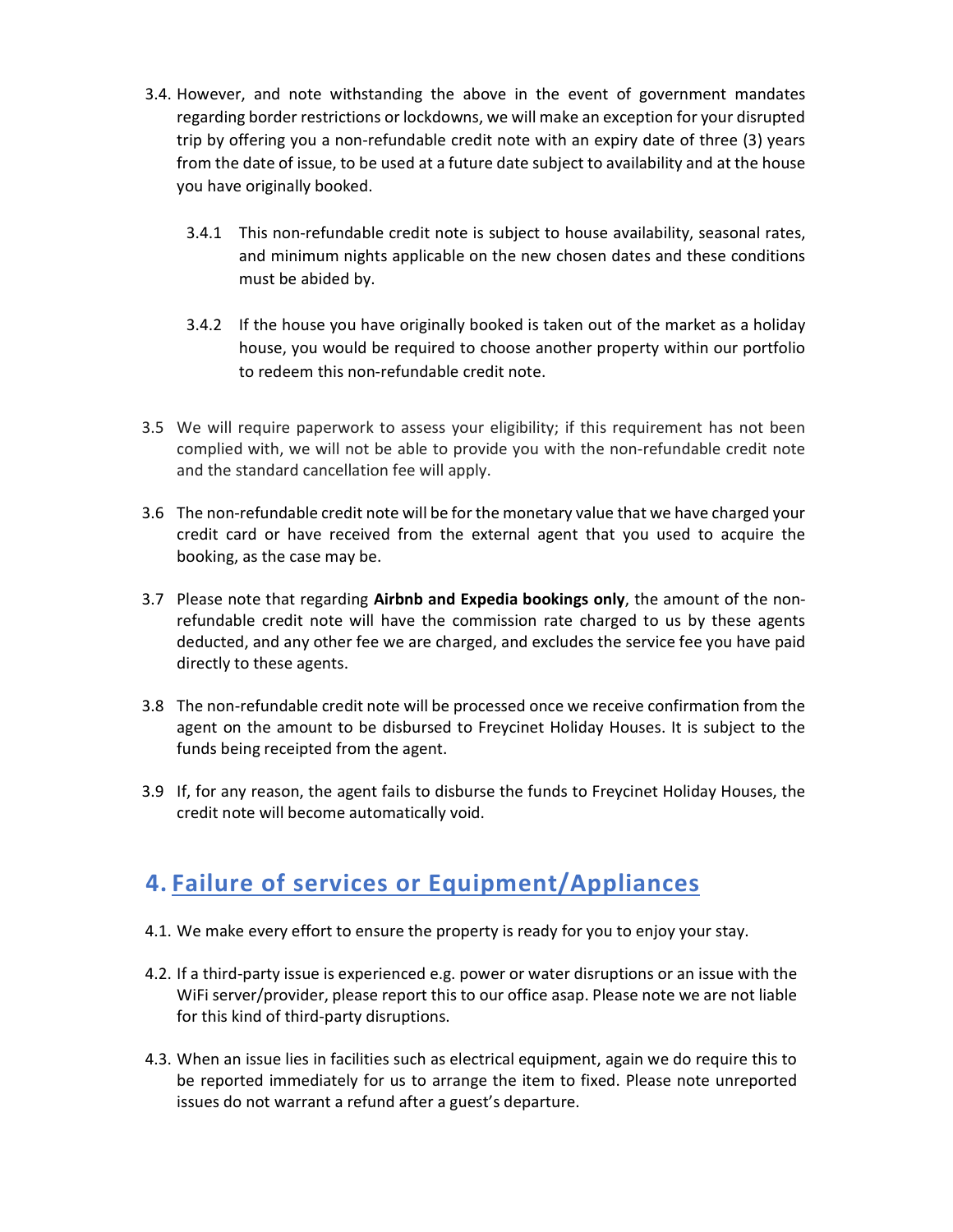4.4. We will do our very best to arrange for the item or service to be fixed, restored, or replaced as quick as possible. However, it may not always be possible to achieve this during your stay, given we are in a remote area and stock, tradesmen and technicians are of limited availability.

### 5. Strictly not permitted

- 5.1. Parties or excessive noise levels after 9 pm.
- 5.2. Smoking inside the holiday house. If a holiday house is deemed not suitable for the next incoming guest, a minimum cost of \$250 may be charged to your account to rehouse incoming guests. Also, extra cleaning fees may apply on top of this charge.
- 5.3. Dogs are only permitted at a pet friendly holiday house and there is a set cost of \$50 per dog staying. We do have a limit of 2 dogs per pet-friendly property.
- 5.4. We must at all times, be notified of any dogs intending on staying in any of our listed "pet friendly" holiday houses prior to your arrival.
- 5.5. Other pets are not permitted at any of our properties.
- 5.6. Moving or rearranging furniture. A set fee of \$250 for labour plus any extra charges for damages will apply.
- 5.7. No camping, caravans, or motor homes are to be on the grounds of a property.
- 5.8. Fires within the property boundary.
- 5.9. You may be asked to vacate the premises terminating your stay if any of these policies are not followed. Forfeiting the payment of your stay.

### 6. Your Agreement

- 6.1. By agreeing to pay the accommodation tariff, you agree to be bound by the terms of this agreement and authorize Freycinet Holiday Houses to debit any or all fees/ charges set out herein, to the credit card details of which you provided at the time of making the accommodation deposit. Or that you agree that you will arrange payment accordingly and immediately.
- 6.2. Providing the full payment confirms your reservation and will indicate that you agree to the above terms.
- 6.3. Guests staying in our holiday premises do so at their own risk.
- 6.4. To the extent permitted by law Freycinet Holiday Houses and the Accommodation's Owner incur no liability for any loss, damage to property, personal injury, or illness